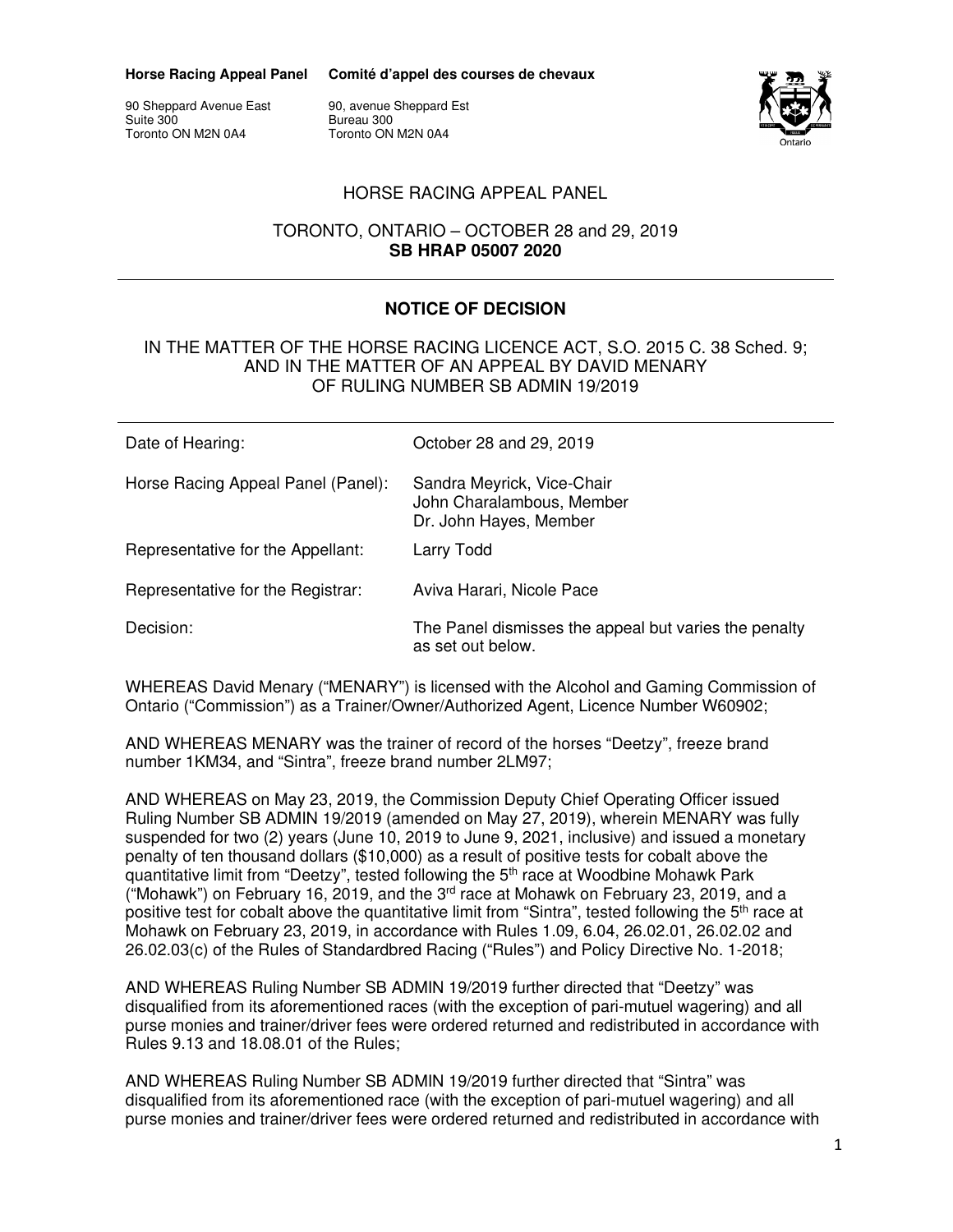Rules 9.13 and 18.08.01 of the Rules;

AND WHEREAS Ruling Number SB ADMIN 19/2019 also directed that horses owned or trained by MENARY shall not be transferred or sold without the approval of the Racing Officials and the following terms be added to MENARY's licence for two (2) years (June 10, 2021 – June 9, 2023, inclusive), pursuant to Rule 6.01(d) of the Rules and Policy Directive 3-2008:

- 1. The licensee shall keep the peace and be of good behaviour,
- 2. The licensee shall allow Commission Inspectors access to his stabling area at any time to conduct unannounced random searches for illegal or non-therapeutic medications or drugs,
- 3. The licensee shall allow Commission Inspectors to seize any illegal or non-therapeutic medications or drugs found at his stabling area,
- 4. The licensee shall be subjected to the Commission's Out Of Competition Program, and
- 5. The licensee may be subject to a Notice of Proposed Order in addition to any penalty imposed by the Commission Racing Officials for any breach of the terms of their license;

AND WHEREAS on May 28, 2019, MENARY filed a Notice of Appeal and a Notice of Motion requesting a stay with the Panel;

AND WHEREAS on May 30, 2019, the Registrar objected to the stay being granted;

AND WHEREAS on June 11, 2019, the Panel convened to consider MENARY's request for a stay;

AND WHEREAS on June 28, 2019, the Panel issued Decision Number SB HRAP 05015 2019, granting the stay;

AND WHEREAS on October 28 and 29, 2019, the Panel convened to hear MENARY's appeal and reserved their decision, pending written submissions, which the parties had until December 13<sup>th</sup> to provide;

TAKE NOTICE that by a majority decision, the Panel dismisses the appeal but varies the penalty to:

- A monetary penalty of \$10,000;
- A suspension of MENARY's trainer licence for eighteen (18) months, less one hundred and three (103) days served, commencing on a date to be agreed between the parties;
- A two (2) year probation commencing one day after the expiry of the suspension; and
- The remainder of the terms of penalty under Amended Ruling Number SB ADMIN 19/2019 remain in force and effect.

The Panel's Reasons for Decision are attached to this Notice.

DATED on this 6<sup>th</sup> day of February, 2020.

Sandra Meyrick, Vice-Chair Horse Racing Appeal Panel

John Charalambous, Member Horse Racing Appeal Panel Horse Racing Appeal Panel Dr. John Hayes, Member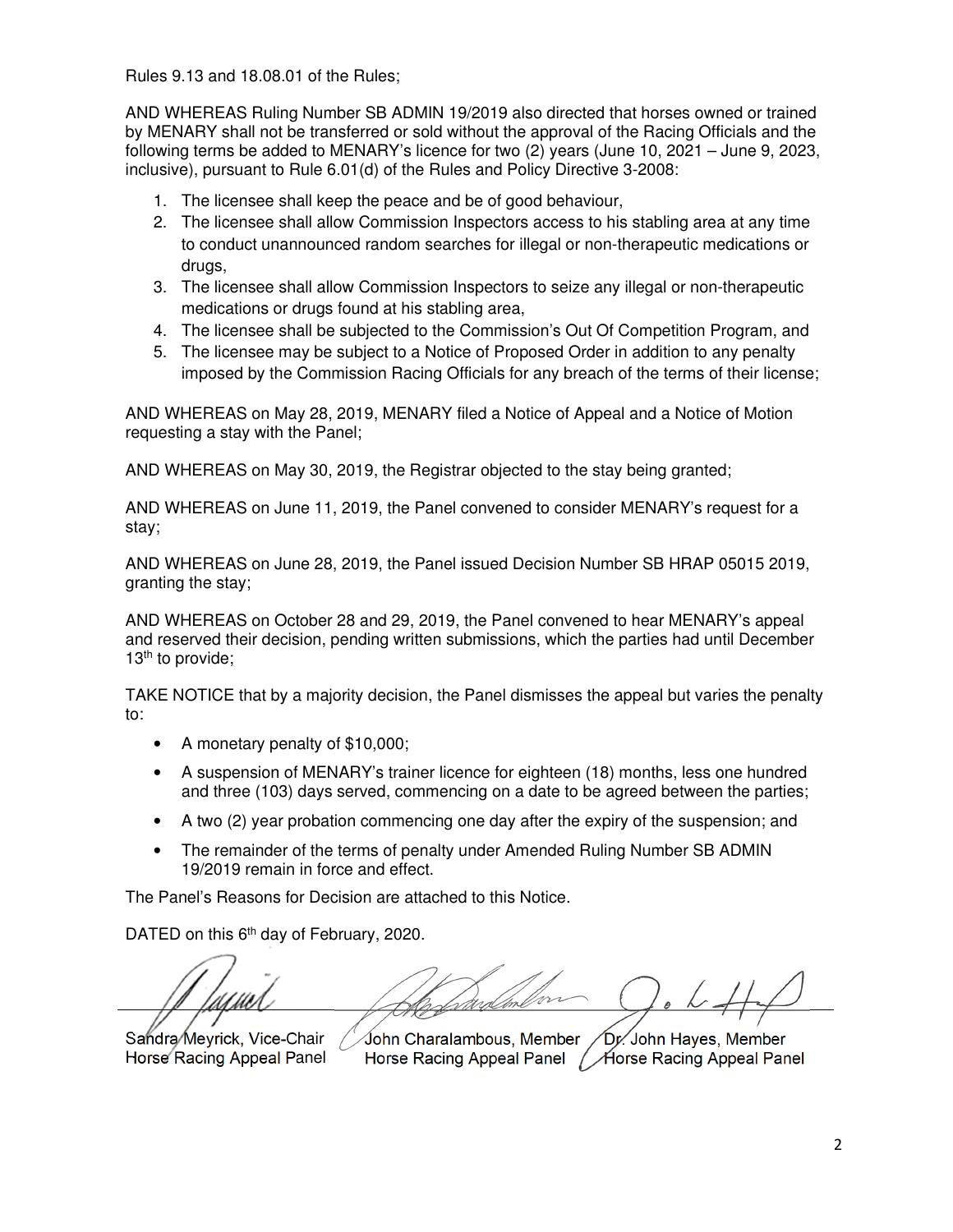# **REASONS FOR DECISION**

# **The Appeal**

This was a two-day hearing in which David Menary ("MENARY") appealed Standardbred Ruling Number SB ADMIN 19/2019, as amended. Amended SB ADMIN 19/2019 issues MENARY a monetary penalty of \$10,000 together with a full two (2) year suspension (June 10, 2019 – June 9, 2021, inclusive) in accordance with Rules 1.09, 6.04, 26.02.01, 26.02.02 and 26.02.03 (c) of the Rules of Standardbred Racing and Policy Directive No. 1-2018.<sup>1</sup>

Amended SB ADMIN 19/2019 was stayed by the Vice-Chair of the Panel on June 11, 2019.

While on probation from a previous cobalt violation, Ruling Number SB 49580, dated September 11, 2018, MENARY incurred three (3) additional Certificates of Positive Analysis on two consecutive Saturday night races at Woodbine Mohawk Park ("Mohawk") in 2019 (February 16 and February 23), confirming positive tests for cobalt at a higher than permitted limit.

The quantitative limit for cobalt in an official sample is 100 nanograms per milliliter (ng/mL) in urine and 25 ng/mL in blood, as prescribed by the Criminal Code of Canada Pari-Mutuel Betting Supervision Regulations. A cobalt overage is considered a Class III positive.

MENARY was notified of the February 16, 2019 overage on March 1, 2019. He was not notified in time to scratch his horses from the February 23, 2019 races, which led to the two of the three further positives. Had the positive of "Deetzy" on February 16, 2019 been reported before February 23, 2019, "Deetzy", one of the two horses MENARY raced on February 23, 2019, would not have been permitted to race. Further, had the parties been notified of the February 16th positive before the races on February 23rd, it is likely that MENARY would have been suspended from racing altogether and the two subsequent positives would have been averted.

MENARY conducted an independent analysis of the samples. He does not dispute the Certificates of Positive Analysis or the quantification of cobalt in the samples. MENARY appeals the penalty.

## **The Decision**

The appeal of Amended SB ADMIN 19/2019 is dismissed, but the penalty shall be varied as follows:

- 1. Monetary Penalty of \$10,000;
- 2. Suspension of his licence as Trainer for eighteen (18) months commencing on a date to be agreed between the parties;
- 3. Time served of suspension being 103 days shall be subtracted from the eighteen (18) month suspension;
- 4. Two (2) year probation commencing one day after the expiry of the suspension;
- 5. The remainder of the terms of penalty under Amended SB ADMIN 19/2019 remain in force and effect.

## **The Agreed Facts**

Ms. Nicolle Pace and Ms. Aviva Harari appeared for the Commission. Mr. Larry Todd appeared for the Appellant, Mr. David L Menary.

<sup>1</sup> Exhibit "1", Tab 16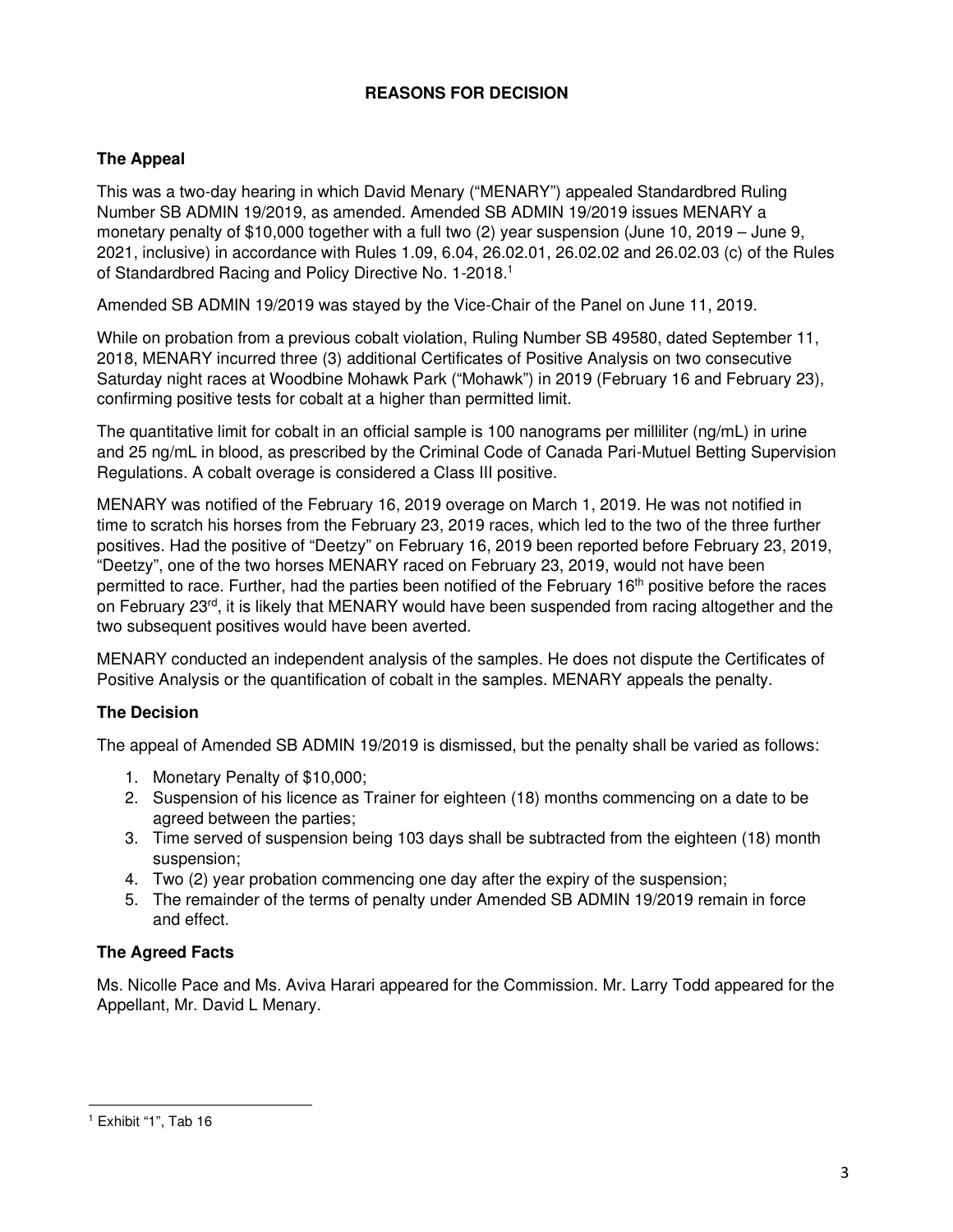The Panel reviewed various exhibits and had the benefit of viva voce evidence provided by Bradley Capes, Tyler Durand, Lydia Brooks and Mike Wilson called by the Registrar, and Dr. Joseph Malone, Dr. Clara Fenger and MENARY, called by the Appellant.

MENARY has been licensed since 1999 by the former ORC, now AGCO, as an Owner/Trainer/Authorized Agent.

On August 9, 2018, "Across Hanover" raced at Mohawk and finished in second place. Thereafter, the horse tested positive for cobalt at a level of 130 ng/mL in urine in abrogation of the Canadian Pari-Mutuel Agency (CPMA) Betting Supervision Regulations. MENARY was issued Ruling Number SB 49580, dated September 11, 2018, which ordered a monetary penalty of \$1,000 and fully suspended him for 15 days. In addition, his licence was subject to the usual terms and conditions with a two-year probation (October 8, 2018 – October 7, 2020). MENARY did not appeal this Ruling.

On February 16, 2019, "Deetzy", trained by MENARY, raced at Mohawk and finished 4th. The horse provided a post-race urine sample which later showed a cobalt overage. A Certificate of Positive Analysis, dated February 28, 2019, was issued confirming the quantification of cobalt in the sample at 479 ng/mL. A test of the residue sample confirmed cobalt in the sample at 497+/- 53 ng/mL.

On February 23, 2019, "Deetzy" and "Sintra", both horses trained by MENARY, raced at Mohawk. Both provided urine samples post-race. Both tested positive for cobalt. The Certificate of Positive Analysis for "Deetzy" confirmed cobalt in the sample at 161 ng/mL. The Certificate of Positive Analysis for "Sintra" confirmed cobalt in the sample at 156 ng/mL.

On March 1, 2019, MENARY was advised of the positive tests and was placed on indefinite full suspension for breach of probation, Ruling Number SB 50727. The same day a stable inspection was conducted at Stevenson's Training Centre where MENARY stables the horses he trains. Commission Inspectors Brad Capes and Tyler Durand attended. Ultra Ferron (which contains cobalt) was found as was Vitamaster, both legal supplements.

The inspection revealed no improper, illegal or improperly labelled medications. The report of Inspector Brad Capes formed part of the Record.<sup>2</sup>

On March 13, 2019, MENARY attended a meeting with Racing Officials to discuss the positive findings. The interview forms part of the Record.<sup>3</sup>

On May 27, 2019, the Ruling under appeal was issued. On June 11, 2019, the Ruling was stayed.

After the stay was granted on June 11, 2019, Woodbine Entertainment Group ("WEG") restricted MENARY's racing to a 14-horse roster of specifically named horses that were the only horses he was allowed to race on the Woodbine Circuit. Accordingly, MENARY was not able to take on any new horses after June 11, 2019. MENARY raced approximately 30 horses prior to March 2019. He now races 5 horses.<sup>4</sup>

The evidence of Lydia Brooks, Chief Analytical Chemist, Manager of Research and Analysis, establishing testing protocols at the CPMA, confirmed that in and around 2013, concern arose within the industry regarding the excessive of use of cobalt as a performance enhancing substance. The use of cobalt was not a regulated substance at that time.

A collaborative ring study was commenced in 2014 to identify an appropriate threshold which would be accepted internationally, to distinguish between naturally occurring and excessive cobalt. Australia,

 $2$  Exhibit "1", Tab 7

<sup>3</sup> Exhibit "1", Tab 12

<sup>4</sup> Menary Transcript pages 134/135, Lines 1-23; 1-23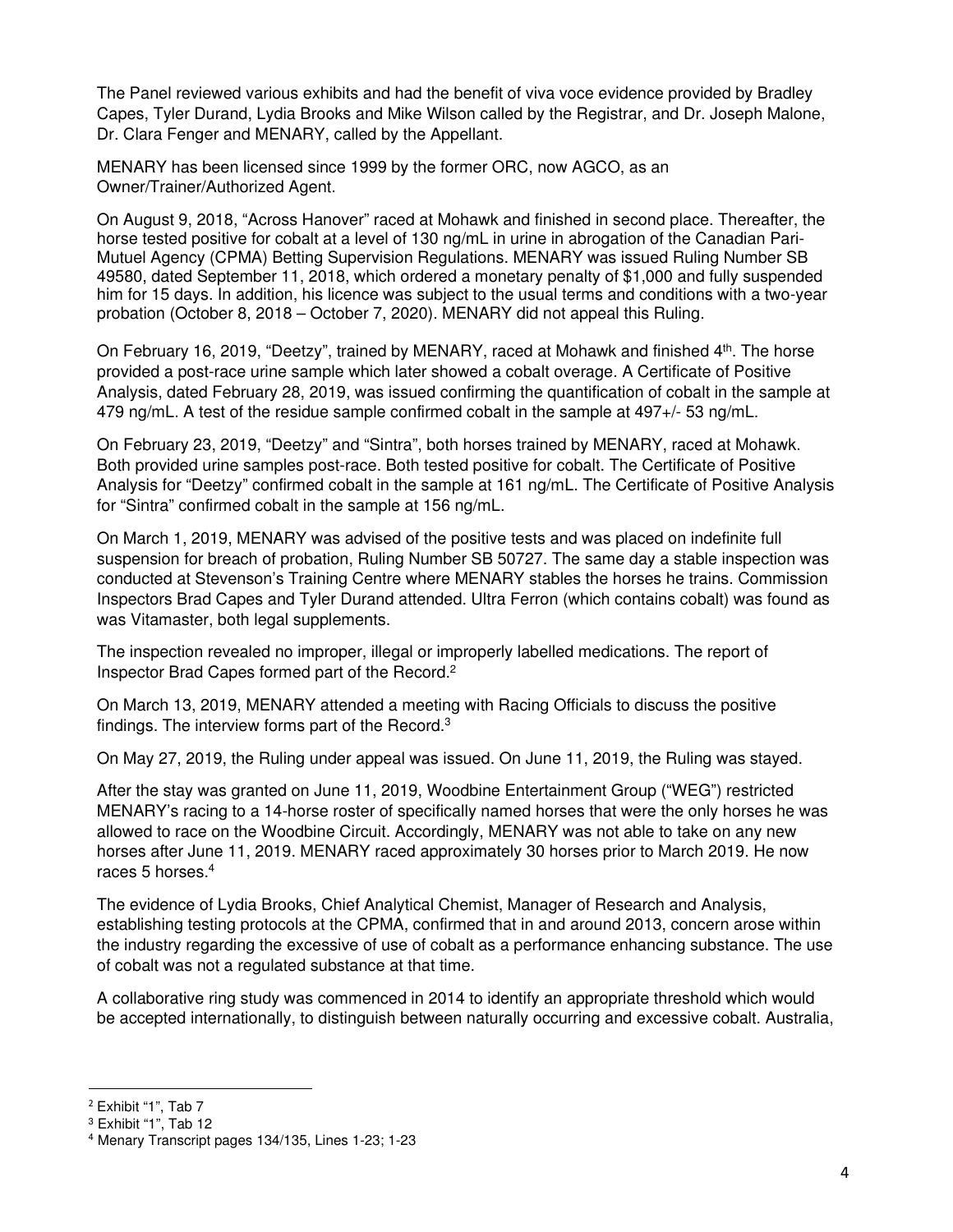Canada and the United States participated. The collaborators determined that 100 ng/mL in urine was an appropriate threshold.

The CPMA developed a method for testing blood/urine as an avenue to test for cobalt. The industry was notified. A Memorandum dated April 6, 2017 was circulated to the industry entitled "Implementation of cobalt testing under the CPMA's Equine Drug Control Program".<sup>5</sup> Cobalt testing was added to the Regulations. Further Memoranda were circulated to the industry in 2017 and 2018.<sup>6</sup> In 2017, there were 6 cobalt positives Canada-wide, in 2018 there were 6 positives, and in 2019 there were 4 positives Canada-wide (3 of which were MENARY's). These were all found in urine.

Cobalt testing is a "targeted test" done only at the Reference and Research Library in Ottawa. Of approximately 350 tests conducted since May 1, 2017, 4% of these horses have tested positive for cobalt. This is the highest rate of positives for any regulated drug or medication under the CPMA's jurisdiction. The normal rate for positive tests for all other regulated drugs is below 1%.<sup>7</sup> 

#### **Parties Submissions**

MENARY gave oral evidence. Supported by the viva voce evidence of his primary veterinarian (Dr. Joseph Malone) and his expert witness (Dr. Clara Fenger), MENARY argued that the only possible explanation for the cobalt overages in his horses is the legume/alfalfa hay that his horses are fed.

MENARY specifically consulted Dr. Malone after the horse "Across Hanover's" cobalt positive, 130 ng/mL, in August 2018. At that time MENARY stopped the use of Ultra Ferron 48 hours pre-race and cut the use of Vitamaster by 50% in the electrolyte jugs given three days prior to race day. Ultra Ferron and Vitamaster both contain exogenous cobalt.

Dr. Malone gave evidence that the vitamin and supplement regime given to MENARY's horses would not cause cobalt overages. Dr. Malone stated that the program as revised after the 2018 positive was completely consistent with the CPMA's Notice to the Industry dated May 9, 2018, in that no products containing cobalt were given to MENARY's horses within 48 hours of race day. $8$ 

Dr. Malone also acknowledged that he was not aware that legume hay could contain high concentrations of cobalt until this situation arose. 9

Dr. Fenger is a racetrack veterinary practitioner and a research consultant. She has practiced since 1996. She was qualified as an expert in these proceedings to opine on the following: equine pharmacology, equine physiology, equine exercise physiology, equine metabolism and equine clinical pharmacology.<sup>10</sup>

Dr. Fenger prepared a report for these proceedings. Both her report and oral testimony concluded that the cobalt overages experienced in MENARY's horses were the result of the horses feed of alfalfa hay.<sup>11</sup>

Dr. Fenger opined that the regular administration of cobalt through the feeding of a high cobalt hay, such as legume/alfalfa hay, would result in cobalt accumulation with a longer elimination period for cobalt.

MENARY fed all of his racing horses the same hay, a mix of timothy and alfalfa hay, between three quarters to one full bale daily. These bales were approximately 80 pounds in weight.

<sup>5</sup> Exhibit "2", Tab 15;

<sup>6</sup> Exhibit "2", Tabs 16 and 17;

<sup>7</sup> Lydia Brooks, Transcript p. 117, Lines 2-10

<sup>8</sup> Malone, Transcript page 15, Lines 17-24;

<sup>9</sup> Malone, Transcript page 10/11, Lines 24-25, 1-20;

<sup>10</sup> Transcript page 55/56, Lines 14-1;

<sup>11</sup> Fenger Report, Exhibit "2" Tab 18;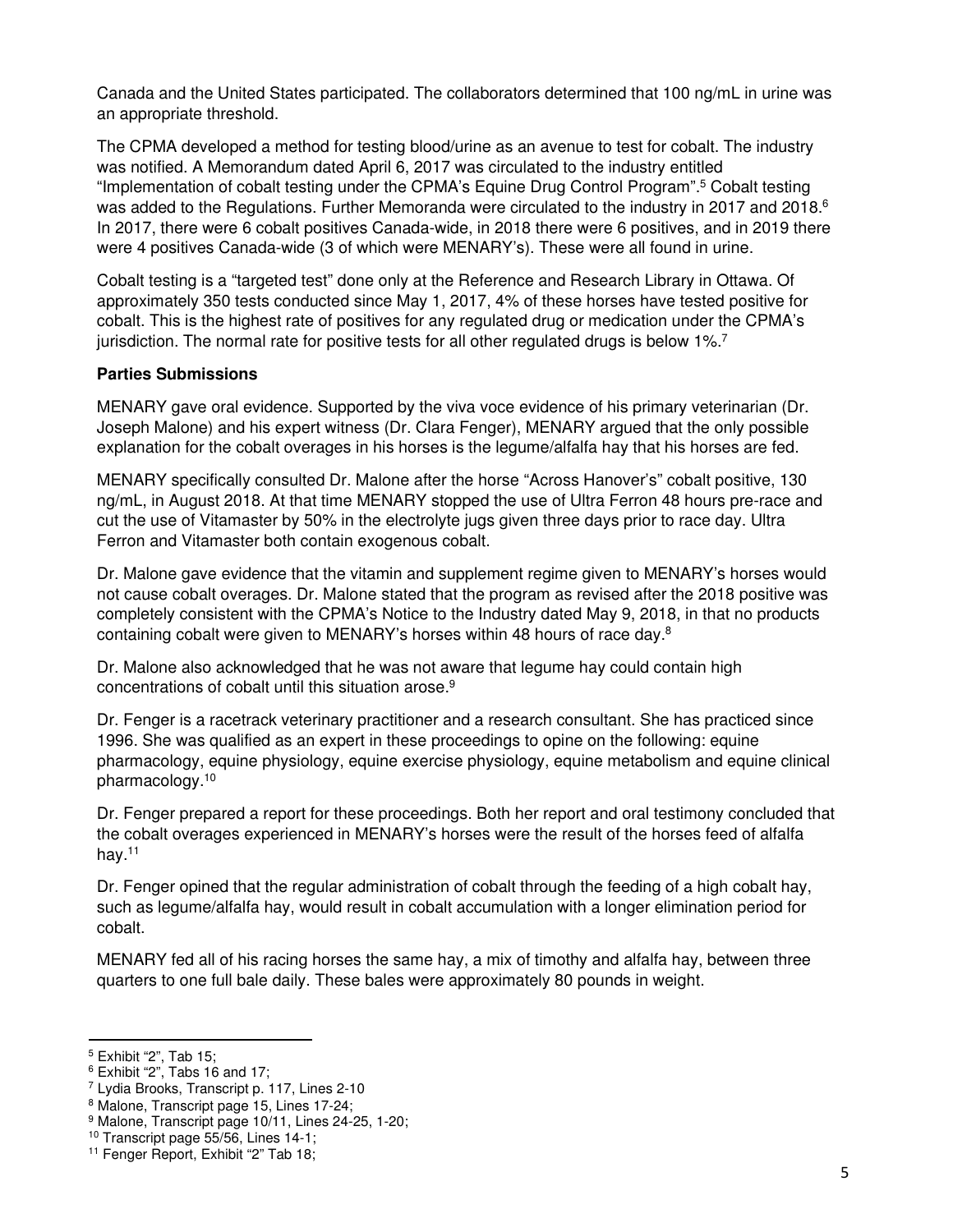Dr. Fenger stated that if "Deetzy" and "Sintra" consumed all of their ration of hay per day, these horses would have a daily intake of approximately 10 mg of cobalt. Dr. Fenger noted that cobalt is stored in the liver and kidneys of the horse with delayed and unpredictable elimination.<sup>12</sup>

MENARY did not test his hay for cobalt before or after these positives. He argues that he knows of no one in the industry who tests their hay. The constitution of the feed is influenced by whether the horses are eating a first, second or third cut and whether there is more timothy, alfalfa or other grass in the mix.

On the other hand, the CPMA conducted cobalt testing of alfalfa hay in October 2019. The testing involved four horses at the Ontario Research Farm in Jerseyville. The existence of this testing was raised first in the cross examination of Ms. Brooks. Although aware of the testing, Ms. Brooks was either unwilling or unable to speak to the test results, produce a report or provide any information in relation to this study.<sup>13</sup> Mr. Todd has asked the Panel to draw an adverse inference from the lack of transparency in regard to this study from the CPMA. In Reply Submissions on behalf of the Commission, this testing is referred to as "preliminary testing" in Jerseyville, where testing is ongoing and where Ms. Brooks has limited involvement.

The CPMA's interest in testing alfalfa hay is of significance. The results of this testing will be a valuable resource to the industry.

#### **Reasons of the Panel**

"Deetzy" and "Sintra" were issued Certificates of Positive Analysis during the period of MENARY's probation, which is significant to this Panel.

The Panel is aware that MENARY did take steps after the 2018 positive to mitigate against further cobalt positives. The Panel is not persuaded that the steps taken were adequate.

It is clear from the evidence that MENARY has an aggressive regimen of stable supplementation and veterinary administration. It is also clear from MENARY's own testimony that he is not the only person in the stable who administers this supplementation. MENARY provided medication logs to the investigators at his initial interview however it is not clear whether these records were produced for the investigation or contemporaneously with administration. The logs affixed to the Occurrence Report 19- 019<sup>14</sup> appear to be prepared for the investigation and may not be reliable.

"Deetzy's" urine cobalt value was inordinately high at 479 ng/mL, more than four times the permitted value. The evidence before the Panel was that most horses test 9-10 ng/mL of cobalt in urine.

The mitigation efforts which MENARY took after 2018, with the support of Dr. Malone, appeared arbitrary and subjective in nature. Given the gravity of the future violations, these efforts were not compelling. The Panel was not provided any evidence to explain MENARY's continued administration of supplements containing cobalt to his horses, in particular "Deetzy" and "Sintra", particularly given the unpredictable elimination rate of cobalt, as identified by Dr. Fenger.

Dr. Fenger stated that alfalfa hay, or in MENARY's case, 50/50 timothy/alfalfa, eaten hours before MENARY's positive horses raced, was the cause of cobalt being detected in post-race urine since cobalt is eliminated quickly. Later Dr. Fenger argued that an excess intake of cobalt can result in cobalt being stored in bone and muscle and other tissues with elimination "slowly" over an extended time period. Dr Fenger also opined that cobalt given by slow IV two to three days pre-race can have calcium-blocking results on race day to prevent a horse "tieing up". Both these later points suggest that cobalt may also remain in the horse's system days after intake, by any source. The administration of supplements together with a diet of alfalfa hay may be the cause of the four positives. There is

<sup>12</sup> Fenger Report, supra, page 42 -43

<sup>13</sup> Transcript, pages 110-115, 135-127;

<sup>14</sup> Exhibit "2", Tab 5